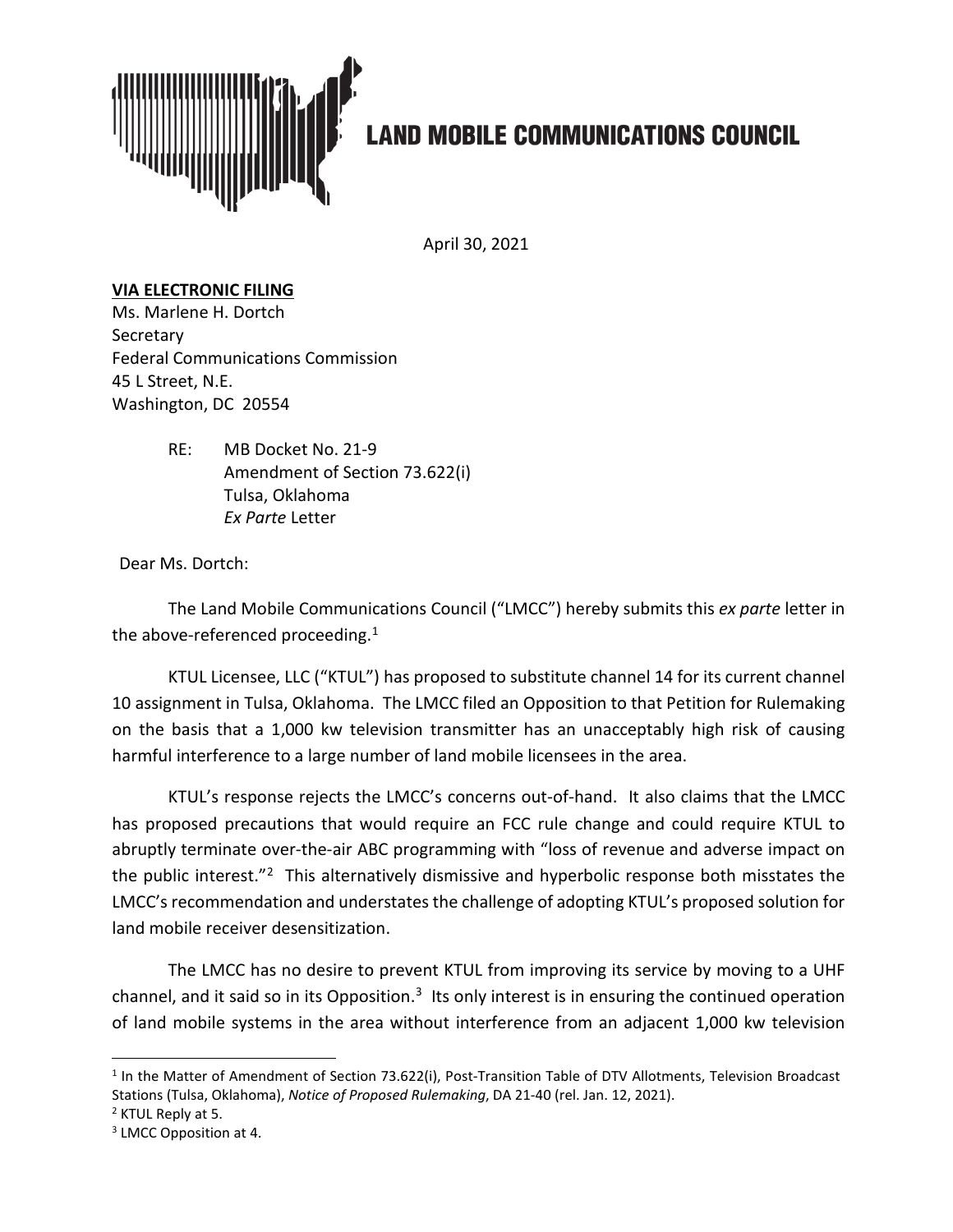transmitter. Contrary to KTUL's description, the LMCC did not "blithely" suggest that KTUL move to a channel other than  $14.4$  $14.4$  $14.4$  Rather, it suggested that the Commission – and KTUL - should investigate whether alternative UHF channels might be viable substitutes.<sup>[5](#page-1-1)</sup> KTUL and its Consulting Engineer say there are none - that there is no channel to which it would be "technically feasible" for KTUL to move.<sup>6</sup> It is not clear what "technically feasible" means in this context and the LMCC urges the FCC to conduct its own assessment of Tulsa channel availability prior to taking action in this proceeding.

With regard to KTUL's concern about the possibility of land mobile interference complaints requiring the interruption of ABC programming, that obviously is a misreading of the LMCC Opposition. KTUL acknowledges, as it must, that FCC Rule Section 73.687(e)(4)(ii) requires it to "…submit evidence that no interference is being caused [to normal land mobile operation] before it will be permitted to transmit programming on the new facilities..."<sup>7</sup> While KTUL states that it has done more than the rule requires by committing to perform outreach to potentially affected land mobile licenses, $8$  it is questionable how it would be able to provide evidence to satisfy the rule without such outreach. If land mobile licensees are not aware of a new channel 14 in their area, they might not attribute a loss of coverage to the introduction of that station. It is common practice for broadcasters seeking programming authority on even low-power channel 14 transmitters to notify land mobile licensees in the surrounding area when they plan to conduct interference testing for just that purpose. They typically also provide contact information should interference need to be reported. The LMCC recommended that KTUL have the equivalent of an experimental licensee's "stop buzzer" contact during that testing period so the transmitter could be turned off if interference occurred.<sup>[9](#page-1-5)</sup> Since KTUL would not be authorized to transmit programming until after it provides evidence that no interference is being caused,<sup>[10](#page-1-6)</sup> the public would not be at risk of losing access to ABC television, KTUL would not suffer any loss of revenue, and no rulemaking would be required.

KTUL claims that the LMCC essentially concedes in its filing that the filters KTUL proposes to use will eliminate any OOBE interference.<sup>11</sup> While that goes beyond what LMCC has stated, the LMCC is encouraged by the fact that filtering has addressed OOBE interference in a number

<span id="page-1-0"></span><sup>4</sup> KTUL Reply at n. 10.

<span id="page-1-1"></span><sup>&</sup>lt;sup>5</sup> LMCC Opposition at 1, 4, and 5.

<span id="page-1-3"></span><span id="page-1-2"></span><sup>6</sup> KTUL Reply at n. 10; Exhibit A at 2.

<sup>7</sup> 47 C.F.R. § 73.687(e)(4)(ii).

<span id="page-1-4"></span><sup>8</sup> KTUL Reply at 4.

<span id="page-1-6"></span><span id="page-1-5"></span><sup>&</sup>lt;sup>9</sup> LMCC Opposition at 1-2, 5.<br><sup>10</sup> The rule states "no interference." KTUL apparently interprets that absolute prohibition as an obligation to "substantially eliminate objectionable interference." KTUL Reply at 3. The LMCC assumes the rule means what it says and that KTUL will be held to that standard.

<span id="page-1-7"></span><sup>&</sup>lt;sup>11</sup> KTUL Reply at 6.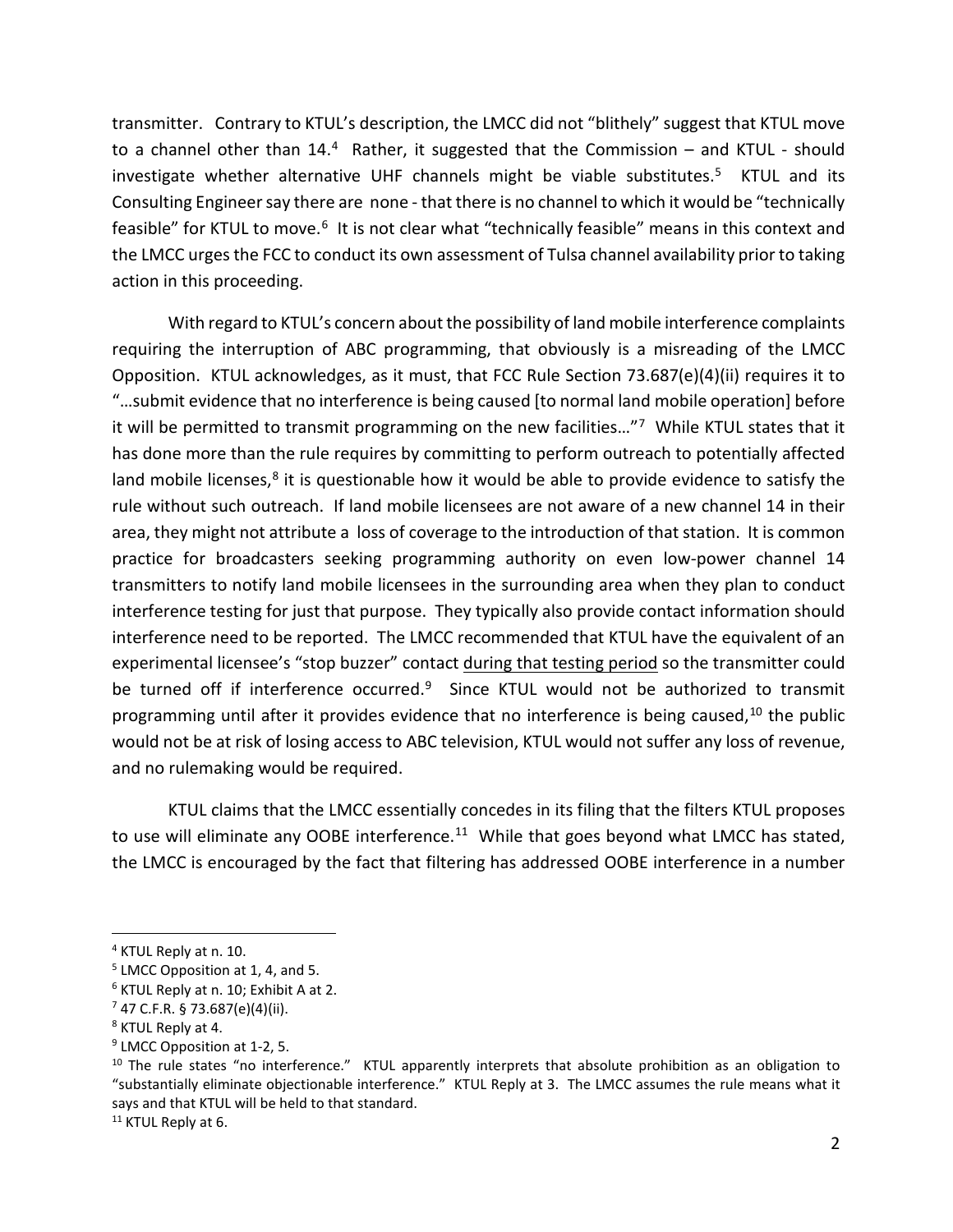of situations involving low-power channel 14 transmitters. It hopes for the same result even with KTUL's proposed 1,000 kw transmitter.

KTUL is correct that the LMCC Opposition focused on the likelihood of front end overload of land mobile receivers and stated the LMCC was unaware of any technical fix.<sup>[12](#page-2-0)</sup> Given KTUL's response, perhaps the LMCC should have stated "any technically feasible" fix.

The LMCC and the land mobile licensees it represents are fully aware of band stop filters. It does not consider them a viable solution in a situation like this where large numbers of systems and even larger numbers of associated mobiles and portables are involved.

First, adding filters to land mobile receivers has an impact beyond protection against desense from an adjacent channel transmitter operating at 1,000 kw. Introduction of the filter is likely to cause some attenuation on the land mobile channel so sharp cutoff filters would be required. The Surface Acoustic Wave ("SAW") filter is one example but its on-channel insertion loss is at least 3 dB and more likely 6 dB or more. At 6 dB, that is one-quarter of the received power at the antenna getting to the receiver and even a 3 dB loss will have a noticeable impact on operations. Licensees do not add these filters routinely for just that reason. Whether system performance is compromised by the impact of the TV transmitter on the land mobile receiver without a filter or by the loss produced by the addition of a filter really is a Hobson's choice. The land mobile system will be adversely affected in either case.

Moreover, this problem could affect many hundreds of land mobile radios that would have to be retrofitted with filters. Most modern mobiles are very compact, and installing the filter might be difficult or impossible unless it is installed in the feedline from the radio to the antenna. In that case, the land mobile radio would also be transmitting through the filter, which likely could not handle the power. The difficulty of adding a filter is even worse for handheld units. There is no possibility of adding a filter inside the case of the radio, and handheld receivers are classically more sensitive to overload because they do not contain the level of front-end filtering found in base station receivers.

Finally, who would be responsible for the cost of the filters and their installation? Who would be responsible for the cost of organizing the process for getting the radios to a location where the filters could be installed, since even radios in a single system are not typically housed in a single convenient location or available at the same time? They are workhorses that are out in the field, often at random hours, and frequently are taken home at night by the employee. Some land mobile systems such as school bus operations are legally prohibited from sending

<span id="page-2-0"></span><sup>&</sup>lt;sup>12</sup> LMCC Opposition at 4.